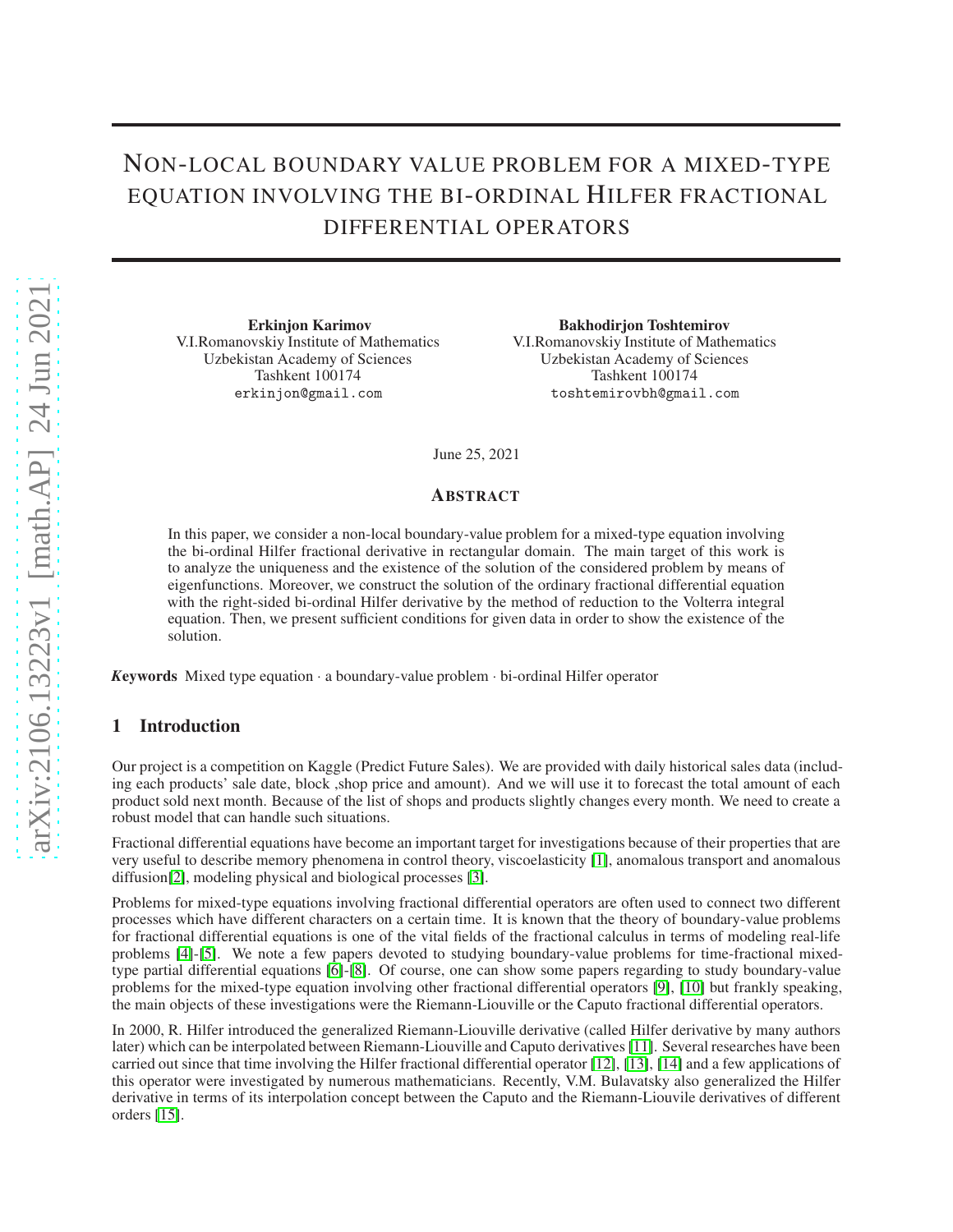Here we would like to remind another earlier definition of the fractional differential operator that is the generalization of the Riemann-Liouville, Caputo and Hilfer fractional derivatives introduced by M. M. Dzherbashian and A. B. Nersesian in 1968 in the following form [\[16\]](#page-12-4)

$$
D_{0x}^{\sigma_n}g(x) = I_{0x}^{1-\gamma_n}D_{0x}^{\gamma_{n-1}}...D_{0x}^{\gamma_1}D_{0x}^{\gamma_0}, \ \ n \in \mathbb{N}, \ x > 0
$$

where  $I_{0x}^{\alpha}$  and  $D_{0x}^{\alpha}$  are the Riemann-Liouville fractional integral and the Riemann-Liouville fractional derivative of order  $\alpha$  respectively,  $\sigma_n \in (0, n]$  which is defined by

$$
\sigma_n = \sum_{j=0}^n \gamma_j - 1 > 0, \ \gamma_j \in (0, 1].
$$

It is called the Dzherbashian-Nersesian differential operator which is less known to the mathematicians than other operators and last year that article was translated and published in FCAA [\[17\]](#page-12-5). The study of problems with this operator was done by many scientists (see [\[18\]](#page-12-6), [\[19\]](#page-12-7)).

In [\[20\]](#page-12-8), the mixed type equation considered where the parabolic part involved the bi-ordinal Hilfer derivative and hyperbolic part with wave equation.

<span id="page-1-0"></span>In the present work, we consider the following mixed-type equation with fractional diffusion and fractional wave equation in both parts of the domain involving bi-ordinal Hilfer derivative:

$$
f(x,t) = \begin{cases} L_1 u \equiv D_{0+}^{(\alpha_1,\beta_1)\mu_1} u(x,t) - u_{xx}(x,t), \ t > 0\\ L_2 u \equiv D_{0-}^{(\alpha_2,\beta_2)\mu_2} u(x,t) - u_{xx}(x,t), \ t < 0 \end{cases}
$$
(1.1)

in mixed domain  $\Omega = \Omega_1 \cup \Omega_2 \cup AB$ . Where  $f(x, t)$  is a given function,  $i-1 < \alpha_i, \beta_i < i, \quad 0 \leq \mu_i \leq 1, \quad i = \overline{1,2}, \quad \Omega_1 = \{(x,t): 0 < x < l, \quad 0 < t < T\}, \quad \Omega_2 = \{(\alpha_i, \alpha_i)\}$  $\{(x,t): 0 < x < l, -T < t < 0\}, T > 0, AB = \{(x,t): 0 < x < l, t = 0\},\$ 

$$
D_{0\pm}^{(\alpha_i,\beta_i)\mu_i}g(t) = I_{0\pm}^{\mu_i(i-\alpha_i)} \left(\pm \frac{d}{dt}\right)^i I_{0\pm}^{(1-\mu_i)(i-\beta_i)}g(t) \tag{1.2}
$$

is the bi-ordinal Hilfer fractional differential operator (FDO) of orders  $\alpha_i, \beta_i$  and of type  $\mu_i$ , where

<span id="page-1-1"></span>
$$
I_{0+}^{\alpha}g(t) = \frac{1}{\Gamma(\alpha)} \int_{0}^{t} \frac{g(z)dz}{(t-z)^{1-\alpha}},
$$
  

$$
I_{0-}^{\alpha}g(t) = \frac{1}{\Gamma(\alpha)} \int_{t}^{0} \frac{g(z)dz}{(z-t)^{1-\alpha}}
$$

are the left-sided and right-sided Riemann-Liouville fractional integral of order  $\alpha (\Re(\alpha) > 0)$  [\[4\]](#page-11-3), where  $\Gamma(\alpha)$  is Euler's gamma-function.

We note that the bi-ordinal Hilfer fractional derivative can be reduced from the Dzherbashian-Nersesian differential operator as a particular case, i.e. for  $n = 1$ 

$$
D_{0+}^{\sigma_1}g(x) = I_{0+}^{1-\gamma_1}D_{0+}^{\gamma_0}g(x).
$$

Nonlocal BVP for Eq.[\(1.1\)](#page-1-0) in  $\Omega$  can be formulated as follows:

**Problem B.** Find a solution  $u(x, t)$  of equation [\(1.1\)](#page-1-0) which is subject to the following regularity conditions

$$
t^{1-\gamma_1}u(x,t), \ t^{1-\gamma_1}D_{0+}^{(\alpha_1,\beta_1)\mu_1}u(x,t) \in C(\overline{\Omega}_1), \ (-t)^{2-\gamma_2}u(x,t) \in C(\overline{\Omega}_2),
$$
  

$$
(-t)^{2-\gamma_2}D_{0-}^{(\alpha_2,\beta_2)\mu_2}u(x,t) \in C(\overline{\Omega}_2), \ u_{xx} \in C(\Omega_1 \cup \Omega_2),
$$

submitted to the boundary conditions

<span id="page-1-3"></span><span id="page-1-2"></span>
$$
u(0,t) = 0, \ u(l,t) = 0, \ t \in [-T,0) \cap (0,T] \tag{1.3}
$$

and non-local condition

$$
u(x, -T) = u(x, T) + \psi(x), \ \ 0 \le x \le l,
$$
\n(1.4)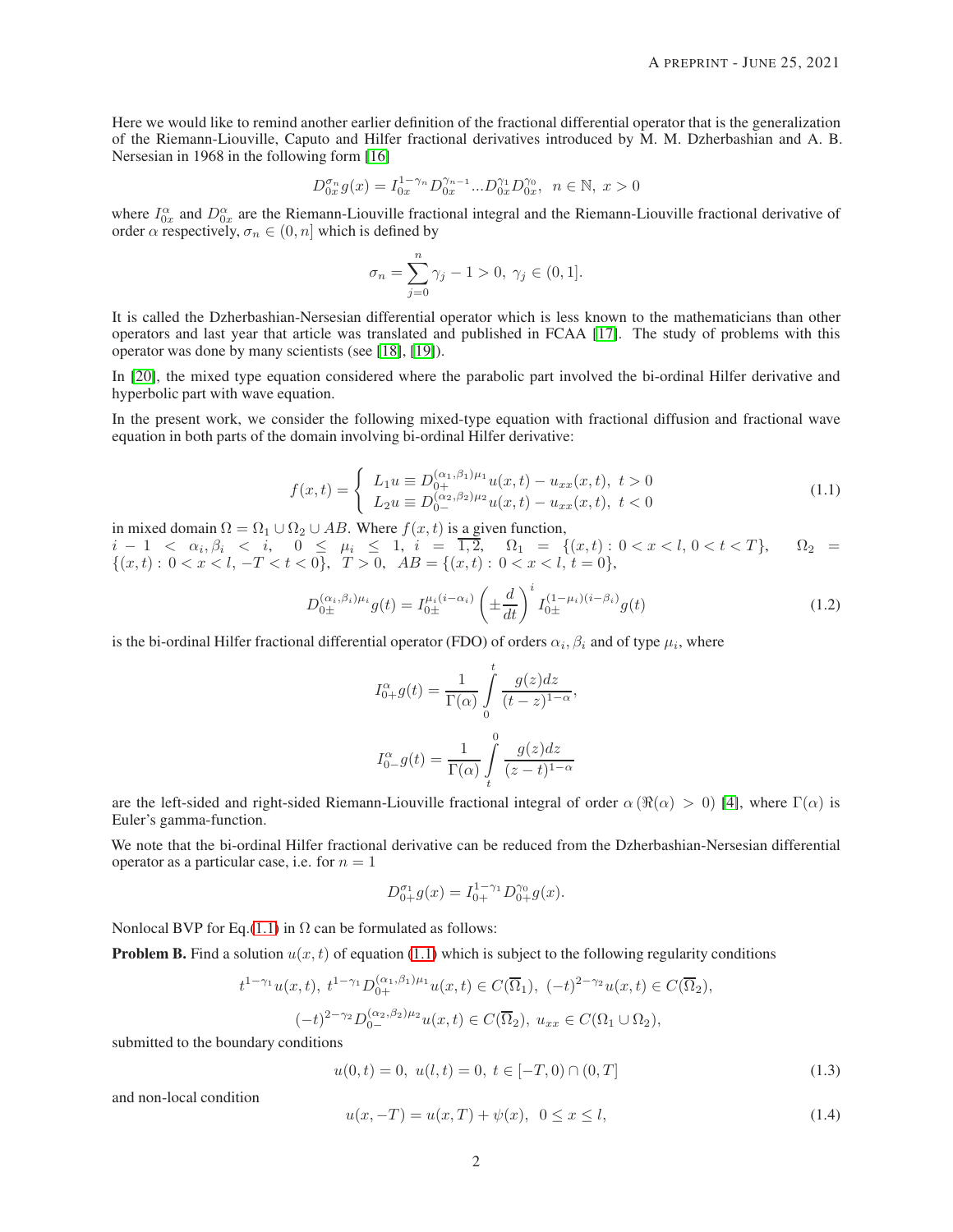and also it satisfies the conjugation conditions on  $AB$ 

<span id="page-2-3"></span>
$$
\lim_{t \to +0} I_{0+}^{1-\gamma_1} u(x,t) = \lim_{t \to -0} I_{0-}^{2-\gamma_2} u(x,t), \ 0 \le x \le l,
$$
\n(1.5)

$$
\lim_{t \to +0} t^{1-\delta_1} \left( \frac{\partial}{\partial t} I_{0+}^{1-\gamma_1} u(x,t) \right) = \lim_{t \to -0} \frac{\partial}{\partial t} I_{0-}^{1-\gamma_2} u(x,t) \quad 0 < x < l. \tag{1.6}
$$

<span id="page-2-2"></span>Where  $\gamma_i = \beta_i + \mu_i(i - \beta_i)$   $\delta_i = \beta_i + \mu_i(\alpha_i - \beta_i)$ ,  $(i = \overline{1, 2})$ ,  $\psi(x)$  is a given function such that  $\psi(0) = \psi(l) = 0$ .

The rest of the article is organized as follows. In Section 2 we recall some definitions and solve the Cauchy problem with the right-sided bi-ordinal Hilfer derivative which are needed in the sequel. Main results is presented in Section 3. Furthermore, we analyze the uniqueness of the solution by using eigenfunctions and we present sufficient conditions for given data in order to show the existence of the result.

# 2 Preliminaries

The two parameter Mittag-Leffler function [\[4\]](#page-11-3) is defined as

$$
E_{\alpha,\beta}(z) = \sum_{k=0}^{\infty} \frac{z^k}{\Gamma(\alpha k + \beta)}, \ \alpha > 0, \ \beta \in R.
$$

<span id="page-2-5"></span>**Lemma 2.1.** *(see [\[4\]](#page-11-3)) Let*  $\alpha < 2$ ,  $\beta$  *is an arbitrary real number, and*  $\pi\alpha/2 < \mu < \min{\pi, \pi\alpha}$ *, such that*  $\mu \leq |argz| \leq \pi$ ,  $|z| \geq 0$ , M is a positive constant. Then, the following estimate hold

<span id="page-2-0"></span>
$$
|E_{\alpha,\beta}(z)| \le \frac{M}{1+|z|}.
$$

<span id="page-2-1"></span>If  $\alpha > 0$ ,  $\nu > 0$  and  $\beta > 0$ , then the following results hold [\[21\]](#page-12-9):

$$
E_{\alpha,\beta}(z) = \frac{1}{\Gamma(\beta)} + zE_{\alpha,\alpha+\beta}(z),\tag{2.1}
$$

$$
\frac{1}{\Gamma(\nu)}\int\limits_t^0 (z-t)^{\nu-1}E_{\alpha,\beta}(\lambda(-z)^\alpha)(-z)^{\beta-1}dz = (-t)^{\beta+\nu-1}E_{\alpha,\beta+\nu}(\lambda(-t)^\alpha).
$$
\n(2.2)

<span id="page-2-4"></span>We recall the following lemma which is analogy of the lemma presented by A. Pskhu [\[22\]](#page-12-10). **Lemma 2.2.** Let  $\alpha > 0$  and  $\pi \geq |argz| > \frac{\pi \alpha}{2} + \varepsilon$ ,  $\varepsilon > 0$ , then the following relations are valid for  $|z| \to +\infty$ 

$$
\lim_{|z| \to +\infty} E_{\alpha,\beta}(z) = 0,
$$
  

$$
\lim_{|z| \to +\infty} z E_{\alpha,\beta}(z) = -\frac{1}{\Gamma(\beta - \alpha)}.
$$

The Riemann-Liouville fractional derivatives left-sided  $D_{0+}^{\alpha} f(t)$  and the right-sided  $D_{0-}^{\alpha} f(t)$  of order  $\alpha$  (n – 1 <  $\alpha \leq n$ ) are defined as [\[5\]](#page-11-4)

$$
D_{0+}^{\alpha}g(t) = \left(\frac{d}{dt}\right)^n I_{0+}^{n-\alpha}g(t), \quad n-1 \le \alpha < n,
$$
  

$$
D_{0-}^{\alpha}g(t) = (-1)^n \left(\frac{d}{dt}\right)^n I_{0-}^{n-\alpha}g(t), \quad n-1 \le \alpha < n,
$$

respectively.

We rewrite some basic properties of the right-sided Riemann-Liouville integral and differential operators(see [\[5\]](#page-11-4)): 1) If  $\alpha > 0$ ,  $\beta > 0$  and  $t \in [-T, 0]$ ,  $f(t) \in L_p(-T, 0)$ ,  $(1 \le p < \infty)$ 

$$
I_{0-}^{\alpha}I_{0-}^{\beta}g(t) = I_{0-}^{\alpha+\beta}g(t)
$$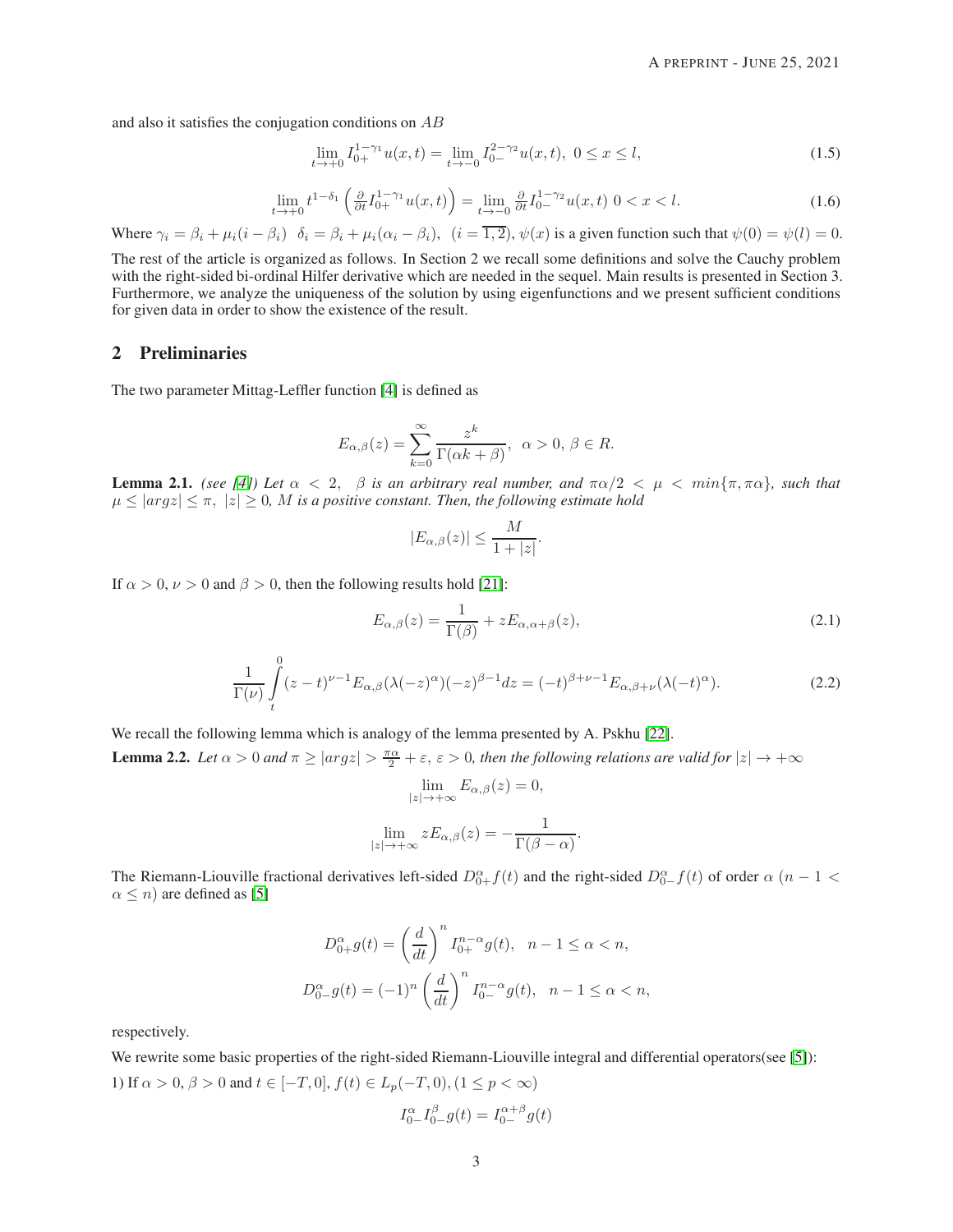2) If  $g(t) \in L_1(-T,0)$  and  $I_{0-}^{n-\alpha}g(t) \in AC^n[-T,0]$  then the inequality

<span id="page-3-2"></span>
$$
I_{0-}^{\alpha}D_{0-}^{\alpha}g(t) = g(t) - \sum_{j=1}^{n} \frac{(-1)^{n-j}(-t)^{\alpha-j}}{\Gamma(\alpha-j+1)} \left[ \lim_{t \to 0-} \left(\frac{d}{dt}\right)^{n-j} I_{0-}^{n-\alpha}g(t) \right]
$$
(2.3)

hods almost everywhere on  $[-T, 0]$ , where

$$
AC^{n}[-T,0] = \left\{ g : [-T,0] \to \mathbb{C} \text{ and } \left( \frac{d}{dx} \right)^{n-1} g(x) \in AC[-T,0], \right\},\
$$

$$
g(x) \in AC[-T,0] \Leftrightarrow g(x) = c + \int_{-T}^{x} \varphi(t)dt, (\varphi(t) \in L(-T,0))
$$

The left-sided  ${}^CD_{0+}^{\alpha}f(t)$  and right-sided  ${}^CD_{0-}^{\alpha}f(t)$  Caputo derivatives of order  $\alpha$   $(n-1 < \alpha \leq n)$  are defined by (see [\[5\]](#page-11-4))

$$
{}^{C}D_{0+}^{\alpha}g(t) = D_{0+}^{\alpha} \left[ g(t) - \sum_{k=0}^{n-1} \frac{g^{(k)}(0+)}{k!} t^k \right]
$$

and

$$
{}^{C}D_{0-}^{\alpha}g(t) = D_{0-}^{\alpha} \left[ f(t) - \sum_{k=0}^{n-1} \frac{g^{(k)}(0-)}{k!} (-t)^k \right]
$$

respectively.

Remark 2.3. We have the following comments:

1) The bi-ordinal Hilfer derivative  $D_{0\pm}^{(\alpha,\beta)\mu}g(t)$  can be written as

$$
D_{0\pm}^{(\alpha,\beta)\mu}g(t) = I_{0\pm}^{\mu(n-\alpha)} \left(\pm \frac{d}{dt}\right)^n I_{0\pm}^{(1-\mu)(n-\beta)}g(t) =
$$
  

$$
= I_{0\pm}^{\mu(n-\alpha)} \left(\pm \frac{d}{dt}\right)^n I_{0\pm}^{n-\gamma}g(t) = I_{0\pm}^{\mu(n-\alpha)} D_{0\pm}^{\gamma}g(t) = I_{0\pm}^{\gamma-\delta} D_{0\pm}^{\gamma}g(t), \tag{2.4}
$$

<span id="page-3-1"></span>for  $t \in [-T, T]$ , where  $\gamma = \beta + \mu(n - \beta)$  and  $\delta = \beta + \mu(\alpha - \beta)$ .

2) In general, [\(1.2\)](#page-1-1) is also preserved in terms of its interpolation concept. Specifically, when  $\mu = 0$ , (1.2) denotes Riemann-Liouville fractional derivative operator of  $\beta$  order and for  $\mu = 1$ , the bi-ordinal Hilfer fractional derivative [\(1.2\)](#page-1-1) expresses the Caputo fractional derivative of order  $\alpha$  i.e.

$$
D_{a+}^{(\alpha,\beta)\mu}g(t) = \begin{cases} D_{a+}^{\beta}g(t), & \mu = 0, \\ C_{a+}^{\alpha}g(t), & \mu = 1. \end{cases}
$$

<span id="page-3-0"></span>**Lemma 2.4.** *If*  $f(t) \in L_1(-T, 0)$ *,*  $T > 0$ *,*  $\alpha > 0$ *,*  $\lambda \in \mathbb{C}$ *<i>, then* 

$$
y(t) - \frac{\lambda}{\Gamma(\alpha)} \int_{t}^{0} (s-t)^{\alpha-1} E_{\alpha,\alpha} [\lambda(s-t)^{\alpha}] y(s) ds = g(t),
$$

*integral equation has the following unique solution*

$$
y(t) = g(t) + \lambda \int_{t}^{0} (s - t)^{\alpha - 1} E_{\alpha, \alpha} [\lambda (s - t)^{\alpha}] g(s) ds.
$$

The solution of the integral equation with the left-sided Riemann-Liouville integral operator second kind was found in [\[23\]](#page-12-11) by means of the Laplace transform. For ascertaining the result of Lemma [2.4](#page-3-0) one can easily check by substituting the result into the equation.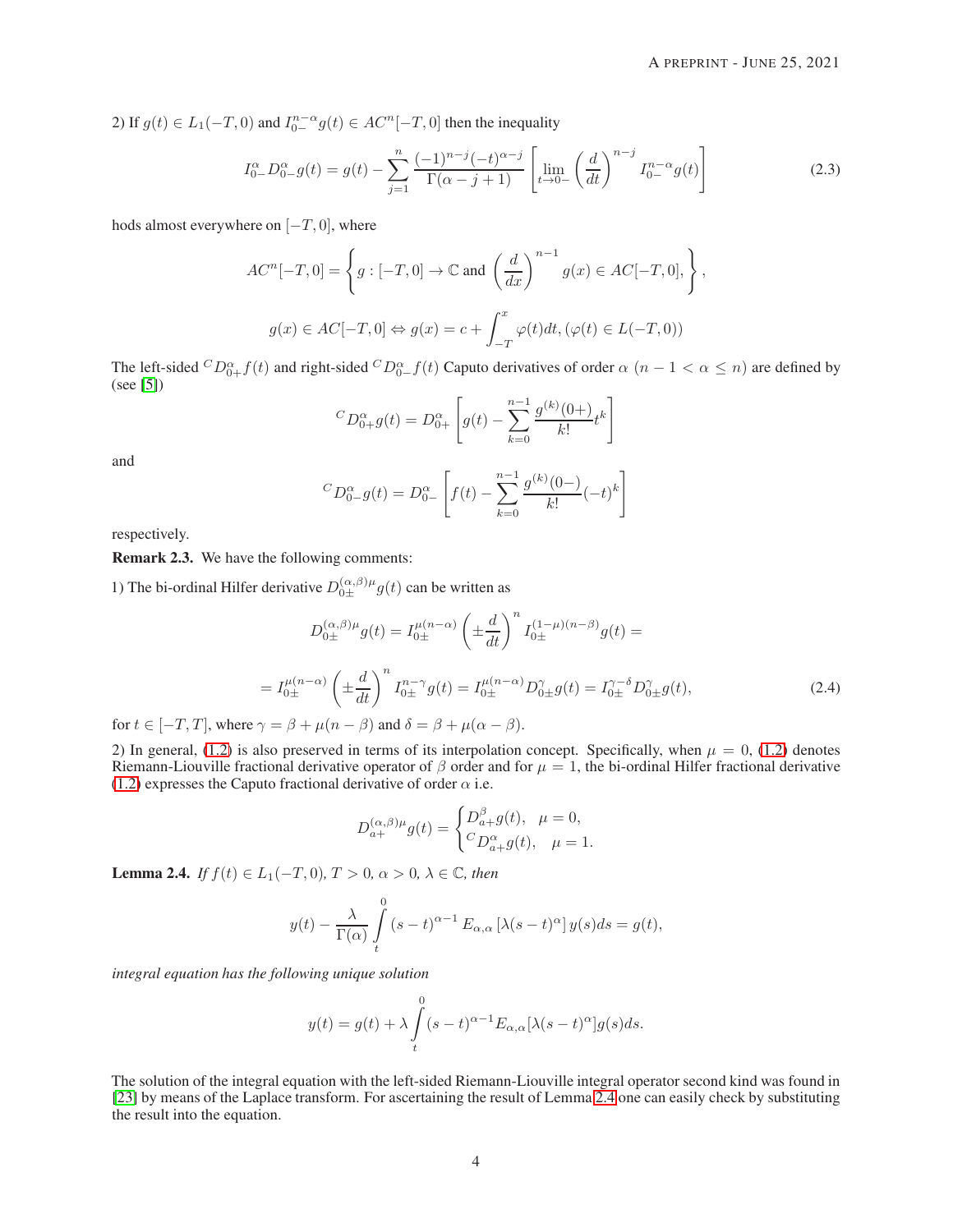#### Cauchy problem for the equation with the right-sided bi-ordinal Hilfer fractional derivative

Let us consider the problem about finding a solution of the following ordinary differential equation involving the right-sided bi-ordinal Hilfer fractional derivative with the initial conditions:

<span id="page-4-0"></span>
$$
\begin{cases}\nD_{0-}^{(\alpha,\beta)\mu}u(t) = \lambda u(t) + g(t), \\
\lim_{t \to 0-} I_{0-}^{2-\gamma}u(t) = \xi_0, \\
\lim_{t \to 0-} \frac{d}{dt}I_{0-}^{2-\gamma}u(t) = \xi_1,\n\end{cases}
$$
\n(2.5)

<span id="page-4-1"></span>where  $1 < \alpha, \beta \leq 2, \gamma = \beta + \mu(2 - \beta), \xi_0, \xi_1 \in \mathbb{R}, g(t)$  is the given function. **Lemma 2.5.** *Let*  $g(t) \in C[-T,0], g'(t) \in L_1(-T,0)$ *. Then the solution of the problem* [\(2.5\)](#page-4-0) *as follows:* 

$$
u(t) = \xi_0(-t)^{\gamma - 2} E_{\delta, \gamma - 1}[\lambda(-t)^{\delta}] - \xi_1(-t)^{\gamma - 1} E_{\delta, \gamma}[\lambda(-t)^{\delta}] +
$$
  

$$
+ \int_t^0 (z - t)^{\delta - 1} E_{\delta, \delta} [\lambda(z - t)^{\delta}] g(z) dz,
$$
 (2.6)

*where*  $\delta = \beta + \mu(\alpha - \beta)$ ,  $\gamma = \beta + \mu(2 - \beta)$ .

**Proof.** First, we rewrite the equation according to  $(2.4)$  as follows:

$$
I_{0-}^{\gamma-\delta}D_{0-}^{\gamma}u(t) = \lambda u(t) + g(t).
$$

By applying  $I_{0-}^{\delta}$  operator to this equation we get

$$
I_{0-}^{\gamma}D_{0-}^{\gamma}u(t)=\lambda I_{0-}^{\delta}u(t)+I_{0-}^{\delta}g(t)
$$

and using [\(2.3\)](#page-3-2) properties of the Riemann-Liouville integral and differential operators yield

$$
u(t) = \lambda I_{0-}^{\delta}u(t) + I_{0-}^{\delta}g(t) + \frac{(-t)^{\gamma-2}\xi_0}{\Gamma(\gamma-1)} - \frac{(-t)^{\gamma-1}\xi_1}{\Gamma(\gamma)},
$$

This integral equation has the following solution according to Lemma [2.4](#page-3-0)

$$
u(t) = g^*(t) + \lambda \int_t^0 (s-t)^{\delta-1} E_{\delta,\delta}[\lambda(s-t)^{\delta}] g^*(s) ds = L_1(t) + L_2(t),
$$

where  $g^*(t) = I_{0-}^{\delta}g(t) + \frac{(-t)^{\gamma-2}\xi_0}{\Gamma(\gamma-1)} - \frac{(-t)^{\gamma-1}\xi_1}{\Gamma(\gamma)}$  $\frac{t)^{\gamma-\epsilon} \xi_1}{\Gamma(\gamma)}$ .

$$
L_1(t) = \frac{(-t)^{\gamma - 2}\xi_0}{\Gamma(\gamma - 1)} - \frac{(-t)^{\gamma - 1}\xi_1}{\Gamma(\gamma)} +
$$
  
+ 
$$
\lambda \int_t^0 (s - t)^{\delta - 1} E_{\delta, \delta}[\lambda(s - t)^{\delta}] \Big( \frac{(-s)^{\gamma - 2}\xi_0}{\Gamma(\gamma - 1)} - \frac{(-s)^{\gamma - 1}\xi_1}{\Gamma(\gamma)} \Big) ds,
$$
  

$$
L_2(t) = I_{0-}^{\delta} g(t) + \lambda \int_t^0 (s - t)^{\delta - 1} E_{\delta, \delta}[\lambda(s - t)^{\delta}] I_{0-}^{\delta} g(s) ds.
$$

If we use  $z = t - s$  substitution to the integral in  $L_1(t)$  and using [\(2.1\)](#page-2-0), [\(2.2\)](#page-2-1) properties we can easily obtain the following result

<span id="page-4-2"></span>
$$
L_1(t) = \xi_0(-t)^{\gamma - 2} E_{\delta, \gamma - 1}[\lambda(-t)^{\delta}] - \xi_1(-t)^{\gamma - 1} E_{\delta, \gamma}[\lambda(-t)^{\delta}].
$$
\n(2.7)

Now we consider second integral on  $L_2(t)$ 

$$
\int\limits_t^0 (s-t)^{\delta-1} E_{\delta,\delta}[\lambda(s-t)^{\delta}]I_{0-}^{\delta}f(s)ds =
$$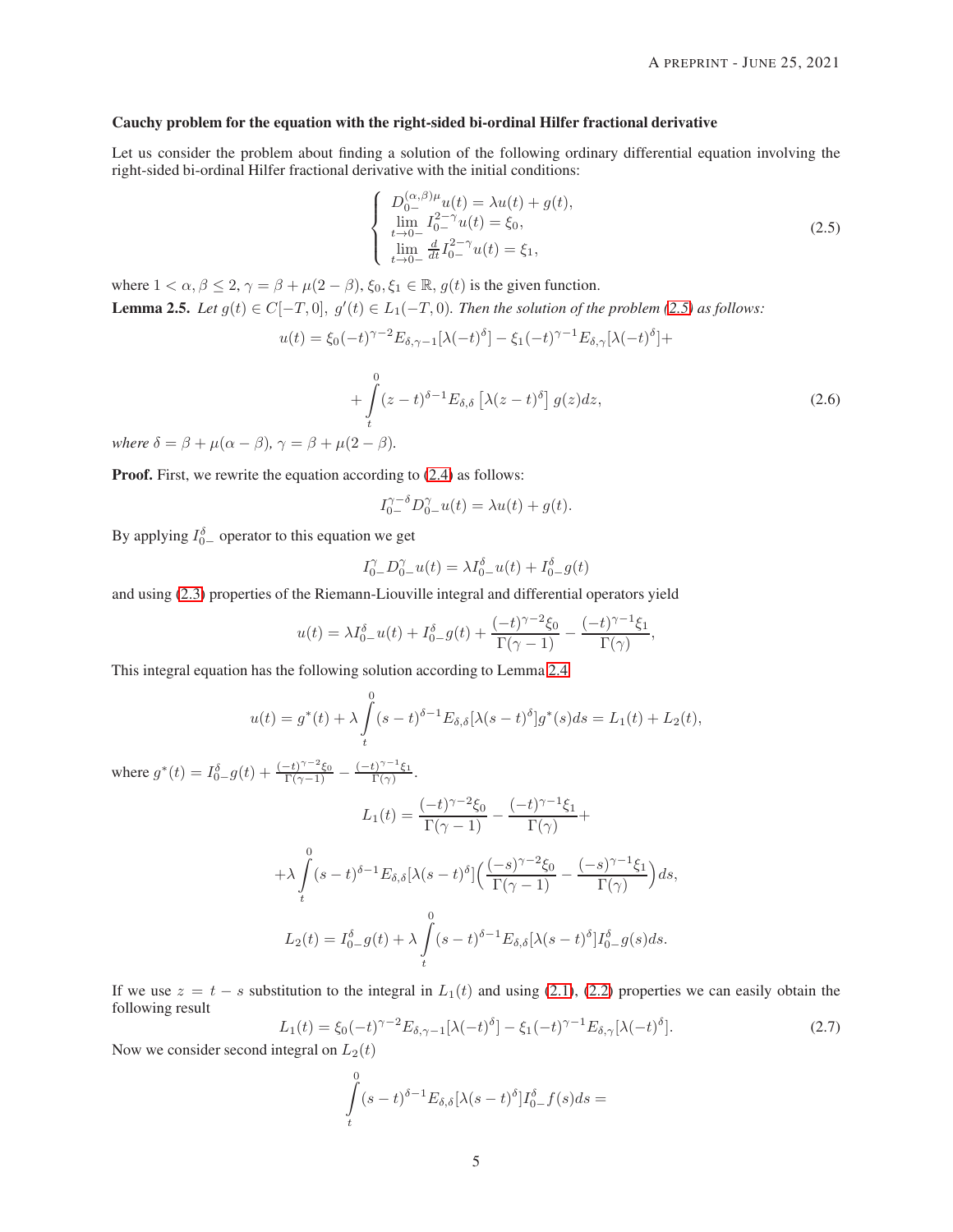$$
= \frac{1}{\Gamma(\delta)} \int_{t}^{0} (s-t)^{\delta-1} E_{\delta,\delta}[\lambda(s-t)^{\delta}] ds \int_{s}^{0} (z-s)^{\delta-1} f(z) dz =
$$
  

$$
= \frac{1}{\Gamma(\delta)} \int_{t}^{0} f(z) dz \int_{t}^{z} (z-s)^{\delta-1} (s-t)^{\delta-1} E_{\delta,\delta}[\lambda(s-t)^{\delta}] ds.
$$

By means of formula [\(2.2\)](#page-2-1) we simplify the integrant as follows

$$
\int_{t}^{z} (z-s)^{\delta-1}(s-t)^{\delta-1} E_{\delta,\delta}[\lambda(s-t)^{\delta}] ds = \Gamma(\delta)(z-t)^{2\delta-1} E_{\delta,2\delta}(\lambda(z-t)^{\delta}).
$$

To clarify further, we use [\(2.1\)](#page-2-0), then the form of  $L_2(t)$  will be as follows

<span id="page-5-0"></span>
$$
L_2(t) = \int\limits_t^0 (z - t)^{\delta - 1} E_{\delta, \delta} \left[ \lambda (z - t)^{\delta} \right] f(z) dz.
$$
 (2.8)

Finally, we can obtain the solution presented in Lemma [2.5](#page-4-1) from  $(2.7)$  and  $(2.8)$ . The similar lemma to Lemma 2.5 was also studied in [\[14\]](#page-12-2) for equation with the left-sided Hilfer differential operator. The proof of Lemma [2.5](#page-4-1) is completed.

# 3 Main Results

We intend to prove the uniqueness and existence of solution to the problem for the mixed-type equation [\(1.1\)](#page-1-0) along with the conditions  $(1.3)-(1.6)$  $(1.3)-(1.6)$  $(1.3)-(1.6)$ .

#### 3.1 Investigation of the main problem

<span id="page-5-5"></span>First let us introduce the following new notations

<span id="page-5-4"></span>
$$
\tau(x) = \lim_{t \to +0} I_{0+}^{1-\gamma_1} u(x, t), \ 0 \le x \le l,
$$
\n(3.1)

$$
\varphi(x) = \lim_{t \to -0} I_{0-}^{2-\gamma_2} u(x, t), \ 0 \le x \le l,
$$
\n(3.2)

$$
\nu(x) = \lim_{t \to -0} \frac{\partial}{\partial t} I_{0-}^{2-\gamma_2} u(x, t), \ 0 < x < l. \tag{3.3}
$$

<span id="page-5-6"></span>For solving the problem we use the method of separation of variables for homogeneous equation corresponding [\(1.1\)](#page-1-0) along with the conditions [\(1.3\)](#page-1-2) and we obtain the spectral problem which is its eigenvalues and eigenfunctions are in the following forms

<span id="page-5-1"></span>
$$
\lambda_n = \left(\frac{n\pi}{l}\right)^2, \ \ X_n(x) = \sin(\sqrt{\lambda_n}x). \tag{3.4}
$$

The system of  $X_n(x)$  in the form [\(3.4](#page-5-1) is the orthogonal basis in  $L_2(0, l)$ , for that reason we can represent the solution  $u(x, t)$  and the given function  $f(x, t)$  in the form of series expansions as follows

<span id="page-5-2"></span>
$$
u(x,t) = \sum_{n=1}^{\infty} u_n(t) \sin(\sqrt{\lambda_n} x)
$$
\n(3.5)

<span id="page-5-3"></span>and

$$
f(x,t) = \sum_{n=1}^{\infty} f_n(t) \sin(\sqrt{\lambda_n} x),
$$
\n(3.6)

<span id="page-5-7"></span>where

$$
f_n(t) = \frac{2}{l} \begin{cases} \int_0^t f(x,t) \sin(\sqrt{\lambda_n}x), \ t > 0, \\ 0 \\ \int_t^0 f(x,t) \sin(\sqrt{\lambda_n}x), \ t < 0. \end{cases}
$$
 (3.7)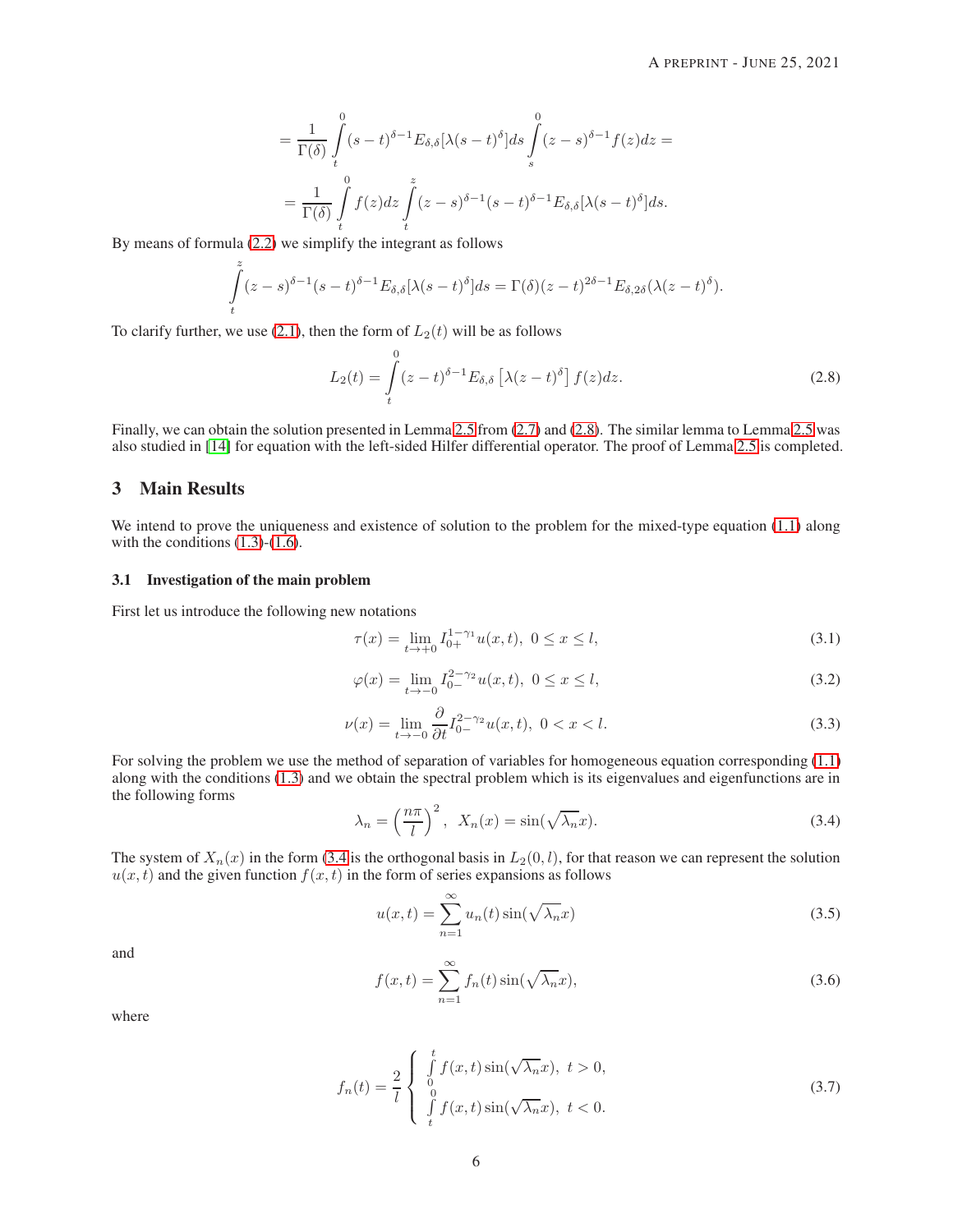Substituting  $(3.5)$  and  $(3.6)$  into the equation  $(1.1)$  along with the conditions  $(3.1)$  and  $(3.2)$ ,  $(3.3)$  we obtain the problem for the ordinary fractional differential equations in  $\Omega_1$  and  $\Omega_2$  respectively.

We note works of A. Pskhu [\[24\]](#page-12-12), [\[25\]](#page-12-13), where main boundary value problems for diffusion-wave equation with the Riemann-Liouville fractional derivative were investigated by the method of Green's functions.

The ordinary fractional differential equation with respect to t corresponding Eq.[\(1.1\)](#page-1-0) has been studied in [\[15\]](#page-12-3) for  $t > 0$ . Hence, we can write the solution of the Eq.[\(1.1\)](#page-1-0) in  $\Omega_1$  which satisfies conditions [\(1.3\)](#page-1-2), [\(3.1\)](#page-5-4) as follows:

$$
u(x,t) = \sum_{n=1}^{+\infty} \tau_n t^{\gamma_1 - 1} E_{\delta_1, \gamma_1}(-\lambda_n t^{\delta_1}) \sin(\sqrt{\lambda_n} x) +
$$

$$
+ \int_0^t (t-s)^{\delta_1 - 1} E_{\delta_1, \delta_1} \left[ -\lambda_n (t-s)^{\delta_1} \right] f_n(s) ds \sin(\sqrt{\lambda_n} x), \tag{3.8}
$$

where  $\lambda_n = \left(\frac{n\pi}{l}\right)^2$ .

Using representations [\(3.1\)](#page-5-7), we evaluate  $t^{1-\delta_1} \left(I_{0+}^{1-\gamma_1} u(x,t)\right)$ :<br>
:

$$
t^{1-\delta_1} \left( I_{0+}^{1-\gamma_1} u(x,t) \right)_t = t^{1-\delta_1} \sum_{n=1}^{\infty} \frac{d}{dt} \tau_n E_{\delta_1,1}(-\lambda_n t^{\delta_1}) \sin(\sqrt{\lambda_n} x) +
$$
  
+ 
$$
t^{1-\delta_1} \sum_{n=1}^{\infty} \frac{d}{dt} \int_0^t (t-s)^{2\delta_1 - 1} E_{\delta_1, \delta_1 - \gamma_1 + 1} [-\lambda_n (t-s)^{\delta}] f_n(s) ds \sin(\sqrt{\lambda_n} x) =
$$
  
= 
$$
t^{1-\delta_1} \sum_{n=1}^{\infty} \left( -\lambda_n \tau_n t^{\delta_1 - 1} E_{\delta_1,1}(-\lambda_n t^{\delta_1}) - f(0) t^{2\delta_1 - 1} E_{\delta_1, \delta_1 - \gamma + 1}(-\lambda t^{\delta_1}) \right) \sin(\sqrt{\lambda_n} x) -
$$
  
- 
$$
t^{1-\delta_1} \sum_{n=1}^{\infty} \left( \int_0^t (t-s)^{2\delta_1 - 1} E_{\delta_1, \delta_1 - \gamma_1 + 1} [-\lambda_n (t-s)^{\delta}] f'_n(s) ds \right) \sin(\sqrt{\lambda_n} x).
$$

According to the above evaluation, we can calculate the limit

$$
\lim_{t \to +0} t^{1-\delta_1} \left( I_{0+}^{1-\gamma} u(x,t) \right)_t = \sum_{n=1}^{\infty} (-\lambda_n) \tau_n \sin(\sqrt{\lambda_n} x), \ 0 < x < l. \tag{3.9}
$$

Considering notations  $(3.1)$ ,  $(3.2)$  and conjugation condition  $(1.5)$ , as such from  $(3.3)$ ,  $(3.9)$  and conjugation condition [\(1.6\)](#page-2-2), we obtain the following linear equations:

<span id="page-6-1"></span><span id="page-6-0"></span>
$$
\begin{cases}\n\tau_n = \varphi_n, \\
-\frac{\lambda_n \tau_n}{\Gamma(\delta_1)} = \nu_n,\n\end{cases} \n(3.10)
$$

where  $\tau_n$ ,  $\varphi_n$  and  $\nu_n$  are Fourier coefficients of the unknown functions  $\tau(x)$ ,  $\varphi(x)$  and  $\nu(x)$  respectively.

Now we will establish another functional relation which is determine from [\(1.4\)](#page-1-3). For this aim, we need the solution of the problem intended to solve  $L_2u = 0$  equation with the conditions [\(3.2\)](#page-5-5), [\(3.3\)](#page-5-6). After applying method of separation variables, we have spectral problem which its eigenvalues and eigenfunctions as given in [\(3.4\)](#page-5-1) and the problem for ordinary differential equation involving the right-sided bi-ordinal Hilfer fractional differential operator as [\(2.5\)](#page-4-0).

According to Lemma 4 and [\(3.4\)](#page-5-1) we can write the solution of  $L_2u = 0$  satisfying [\(1.3\)](#page-1-2), [\(3.2\)](#page-5-5), [\(3.3\)](#page-5-6) conditions as follows:

$$
u(x,t) = \sum_{n=1}^{+\infty} \varphi_n(-t)^{\gamma_2 - 2} E_{\delta_2, \gamma_2 - 1}[-\lambda_n(-t)^{\delta_2}] \sin(\sqrt{\lambda_n}x) -
$$

$$
-\sum_{n=1}^{+\infty} \nu_n(-t)^{\gamma_2 - 1} E_{\delta_2, \gamma_2}[-\lambda_n(-t)^{\delta_2}] \sin(\sqrt{\lambda_n}x) +
$$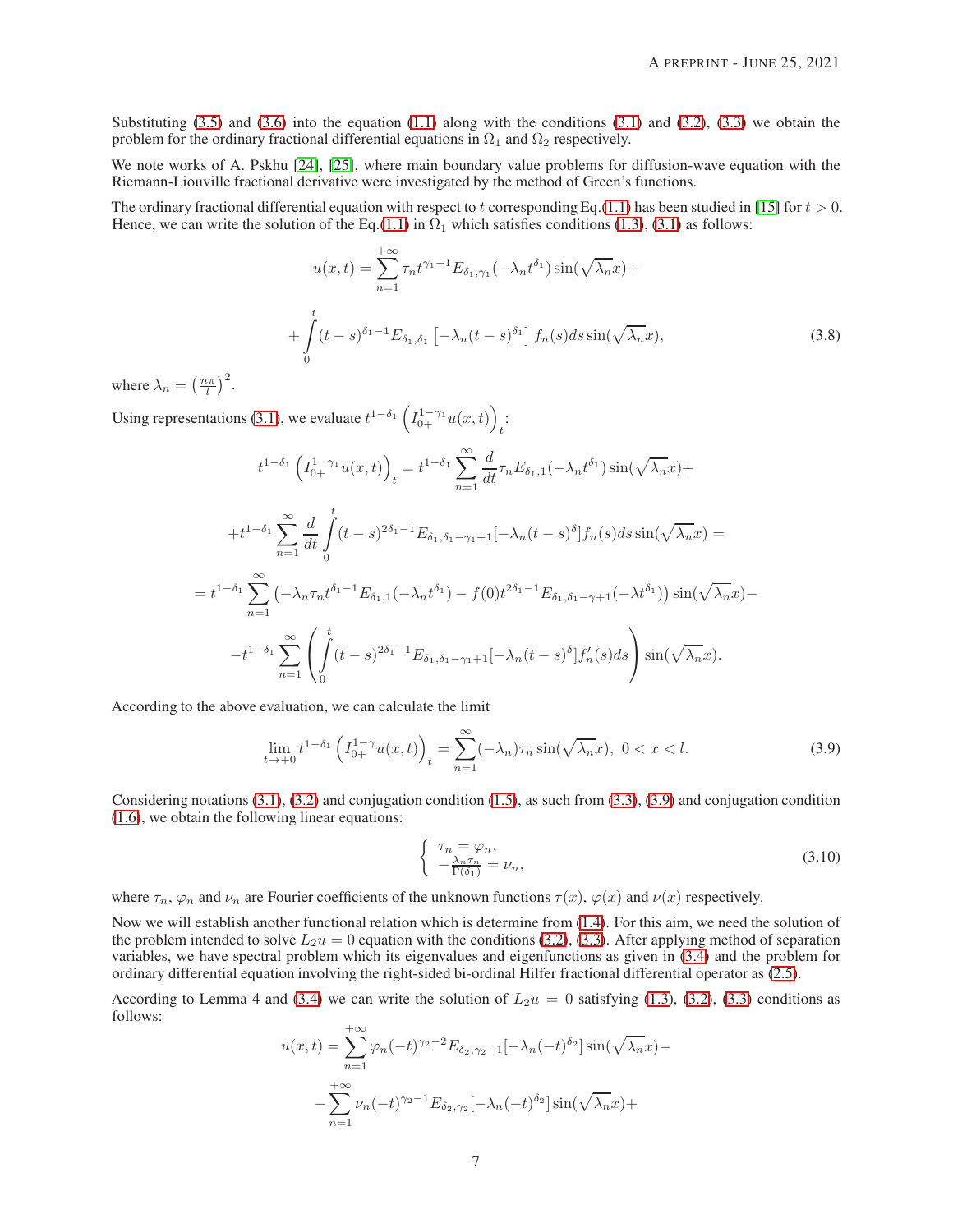$$
+\sum_{n=1}^{+\infty} \int_{t}^{0} (z-t)^{\delta_2-1} E_{\delta_2, \delta_2}[-\lambda_n(z-t)^{\delta_2}] f_n(z) dz \sin(\sqrt{\lambda_n}x)
$$
 (3.11)

<span id="page-7-0"></span>Substituting  $(3.1)$  and  $(3.11)$  into  $(1.4)$  we deduce that

$$
\psi_n = \varphi_n T^{\gamma_2 - 2} E_{\delta_2, \gamma_2 - 1} \left( -\lambda_n T^{\delta_2} \right) - \nu_n T^{\gamma_2 - 1} E_{\delta_2, \gamma_2} (-\lambda_n T^{\delta_2}) +
$$
  
+ 
$$
\int_{-T}^{0} (z + T)^{\delta_2 - 1} E_{\delta_2, \delta_2} (-\lambda (z + T)^{\delta_2}) f_n(z) dz - \tau_n T^{\gamma_1 - 1} E_{\delta_1, \gamma_1} (-\lambda T^{\delta_1})
$$
  
- 
$$
\int_{0}^{T} (T - z)^{\delta_1 - 1} E_{\delta_1, \delta_1} (-\lambda_n (T - z)^{\delta_1}) f_n(z) dz.
$$
 (3.12)

<span id="page-7-7"></span><span id="page-7-1"></span>From the equalities [\(3.10\)](#page-6-1) and [\(3.12\)](#page-7-1) we determine  $\tau_n$ ,  $\varphi_n$ ,  $\nu_n$  unknowns in the following forms

<span id="page-7-5"></span>
$$
\tau_n = \frac{1}{\Delta_n} (\psi_n + F_n), \tag{3.13}
$$

$$
\nu_n = \frac{-\lambda_n}{\Delta_n} (\psi_n + F_n),\tag{3.14}
$$

$$
\varphi_n = \frac{1}{\Delta_n} (\psi_n + F_n), \tag{3.15}
$$

<span id="page-7-6"></span><span id="page-7-4"></span>where

$$
+\frac{\lambda_n T^{\gamma_2 - 1}}{\Gamma(\delta_1)} E_{\delta_2, \gamma_2}(-\lambda_n T^{\delta_2}) - T^{\gamma_1 - 1} E_{\delta_1, \gamma_1}(-\lambda T^{\delta_1}),
$$
  
\n
$$
F_n = \int_0^T (T - z)^{\delta_1 - 1} E_{\delta_1, \delta_1}(-\lambda_n (T - z)^{\delta_1}) f_n(z) dz -
$$
  
\n
$$
-\int_0^0 (z + T)^{\delta_2 - 1} E_{\delta_2, \delta_2}(-\lambda_n (z + T)^{\delta_2}) f_n(z) dz -
$$
  
\n
$$
-T
$$

#### 3.2 A uniqueness of the solution

We assume that there exist two different  $u_1(x, t)$  and  $u_2(x, t)$  solutions of the main problem. Then it is enough to show that  $u(x, t) = u_1(x, t) - u_2(x, t)$  is a trivial solution of the homogeneous problem.

 $\Delta_n = T^{\gamma_2 - 2} E_{\delta_2, \gamma_2 - 1} \left( -\lambda_n T^{\delta_2} \right) +$ 

Let  $u(x, t)$  be a solution of the homogeneous problem.

Let us first consider the following integral

<span id="page-7-2"></span>
$$
u_n(t) = \int_0^1 u(x,t) \sin(\sqrt{\lambda_n}x) dx, \ n = 1, 2, 3, \dots,
$$
\n(3.17)

Then we introduce another function based on [\(3.17\)](#page-7-2)

<span id="page-7-3"></span>
$$
v_n^{\varepsilon}(t) = \int_{\varepsilon}^{1-\varepsilon} u(x,t) \sin(\sqrt{\lambda_n}x) dx, \ n = 1, 2, 3, \dots,
$$
\n(3.18)

Applying  $D_{0+}^{(\alpha_1,\beta_1)\mu_1}$  and  $D_{0-}^{(\alpha_2,\beta_2)\mu_2}$  to [\(3.18\)](#page-7-3) and using the equation[\(1.1\)](#page-1-0)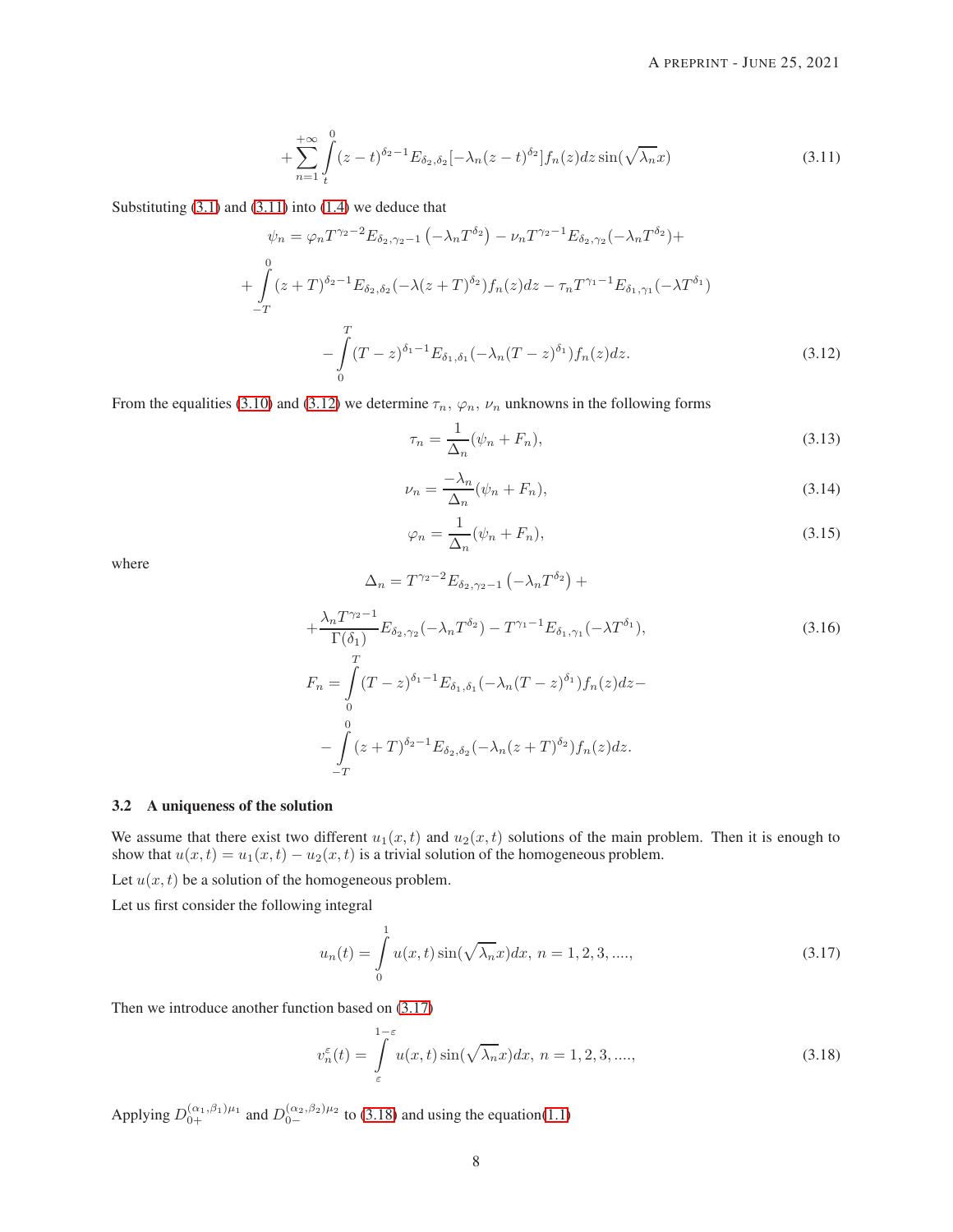$$
D_{0+}^{(\alpha_1,\beta_1)\mu_1}v_{\varepsilon}(t) = -2\int_{\varepsilon}^{1-\varepsilon} D_{0+}^{(\alpha_1,\beta_1)\mu_1}u(x,t)\sin(\sqrt{\lambda_n}x)dx =
$$
  

$$
= -2\int_{\varepsilon}^{1-\varepsilon} u_{xx}(x,t)\sin(\sqrt{\lambda_n}x)dx
$$
  

$$
D_{0-}^{(\alpha_2,\beta_2)\mu_2}v_{\varepsilon}(t) = -2\int_{\varepsilon}^{1-\varepsilon} D_{0-}^{(\alpha_2,\beta_2)\mu_2}u(x,t)\sin(\sqrt{\lambda_n}x)dx =
$$
  

$$
= -2\int_{\varepsilon}^{1-\varepsilon} u_{xx}(x,t)\sin(\sqrt{\lambda_n}x)dx
$$

and integrating by parts twice the right sides of the equalities on  $t \in (0, T)$  and  $t \in (-T, 0)$ , respectively, and passing to the limit on  $\varepsilon \to +0$  yield

<span id="page-8-0"></span>
$$
\begin{cases}\nD_{0+}^{(\alpha_1,\beta_1)\mu_1}u_n(t) + \lambda^2 u_n(t) = 0, \ t > 0, \\
D_{0-}^{(\alpha_2,\beta_2)\mu_2}u_n(t) + \lambda^2 u_n(t) = 0, \ t < 0.\n\end{cases}
$$
\n(3.19)

Considering conditions [\(3.1\)](#page-5-4), [\(3.2\)](#page-5-5), [\(3.3\)](#page-5-6) in homogeneous case, [\(3.19\)](#page-8-0) has a solution  $u_n(t) = 0$  if  $\Delta_n \neq 0$  in [\(3.16\)](#page-7-4). Then from [\(3.17\)](#page-7-2) and the completeness of the system  $\{X_n(x)\}\$ in the space  $L_2[0, l]$ ,  $u(x, t) \equiv 0$  in  $\overline{\Omega}$ . This completes the prove of uniqueness of the solution of the main problem.

## 3.3 Existence of a solution

First of all, we prove that  $\Delta_n \neq 0$  for sufficient large n. Considering Lemma [2.2](#page-2-4) we can show

$$
\lim_{n \to +\infty} \Delta_n = \lim_{\lambda_n \to +\infty} \Delta_n = \lim_{|z_1| \to +\infty} \left( T^{\gamma_2 - 2} E_{\delta_2, \gamma_2 - 1}(z_1) - \frac{T^{\gamma_2 - 1 - \delta_2}}{\Gamma(\delta_1)} E_{\delta_2, \gamma_2}(z_1) \right) - \lim_{|z_2| \to +\infty} T^{\gamma_1 - 1} E_{\delta_1, \gamma_1}(z_2) = \frac{T^{\gamma_2 - \delta_2 - 1}}{\Gamma(\delta_1)\Gamma(\gamma_2 - \delta_2)} > 0.
$$

In other words, it confirms that  $\Delta_n > 0$  for any sufficient large n.

For showing the existence of the result, we prove the uniform convergence of the series of  $u(x, t)$ ,  $u_{xx}(x, t)$  and  $D_{0\pm}^{(\alpha_i,\beta_i)\mu_i}u(x,t), i=\overline{1,2}.$ 

First, we get the estimates of the function  $u(x, t)$  in  $\Omega_1$  by means of Lemma [2.1:](#page-2-5)

$$
|t^{1-\gamma_1}u(x,t)| \leq \sum_{n=1}^{\infty} |\tau_n| E_{\delta_1,\gamma_1}(-\lambda_n t^{\delta_1})| +
$$
  
+ 
$$
\sum_{n=1}^{\infty} t^{1-\gamma_1} \int_{0}^{t} |t-s|^{\delta_1-1} |E_{\delta_1\delta_1}[-\lambda_n(t-s)^{\delta_1}]||f_n(s)| ds =
$$
  
= 
$$
\sum_{n=1}^{\infty} |\tau_n| E_{\delta_1,\gamma_1}(-\lambda_n t^{\delta_1})| + |f_n(0)||t|^{\delta_1} |E_{\delta_1,\delta_1+1}(-\lambda_n t^{\delta_1})| +
$$
  
+ 
$$
\sum_{n=1}^{\infty} |t|^{1-\gamma_1} \int_{0}^{t} |t-s|^{\delta_1} |E_{\delta_1\delta_1+1}[-\lambda_n(t-s)^{\delta_1}]||f'_n(s)| ds =
$$
  

$$
\leq \sum_{n=1}^{\infty} \left( \frac{|\tau_n||M|}{1+\lambda_n|t^{\delta_1}} + \frac{|f_n(0)||t|^{\delta_1+1-\gamma_1}}{1+\lambda_n|t|^{\delta_1}} + T^{1-\gamma_1} \int_{0}^{t} \frac{|t-s|^{\delta_1}M|}{1+\lambda_n|t-s|^{\delta_1}} |f'_n(s)| ds \right).
$$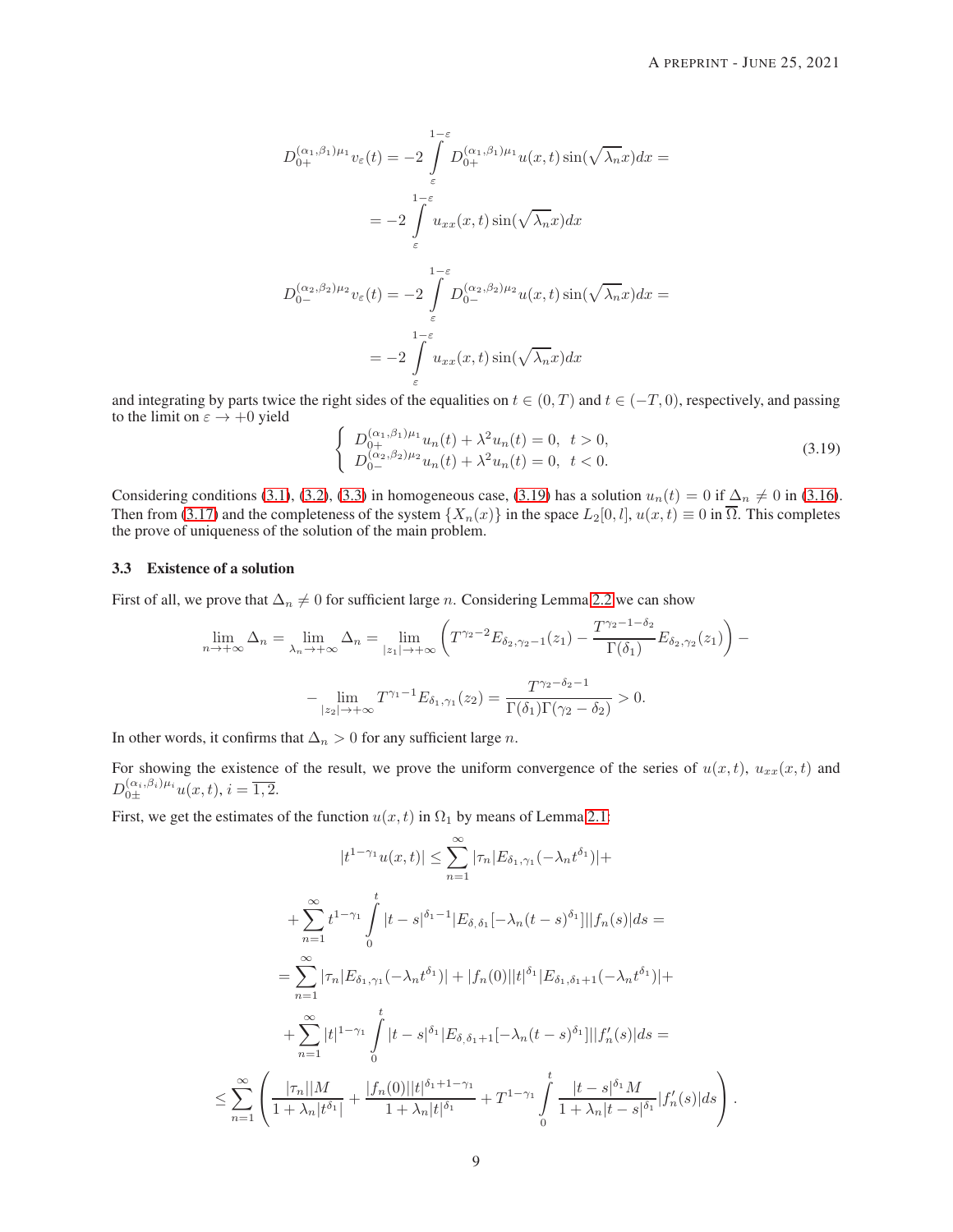If  $\tau(x) \in C[0, l]$ ,  $\tau'(x) \in L_2(0, l)$  and  $f(x, t) \in C^{0,1}[0, l] \times [0, T]$ , then the series of  $u(x, t)$  is bounded with convergent numerical series. Note that the condition  $\tau'(x) \in L_2(0, l)$  is required for  $t \to +0$ . From Weierstr M-test the series of  $u(x, t)$  is considered uniformly convergent in  $\Omega_1$ .

As such for estimate  $u(x, t)$  in  $\Omega_2$  after integrating by parts

$$
|(-t)^{2-\gamma_2}u(x,t)| \leq \sum_{n=1}^{+\infty} \left(\varphi_n \left| E_{\delta_2,\gamma_2-1}[-\lambda_n(-t)^{\delta_2}] \right| + \nu_n|-t| \left| E_{\delta_2,\gamma_2}[-\lambda_n(-t)^{\delta_2}] \right| \right) +
$$
  
+ 
$$
\sum_{n=1}^{\infty} |-t|^{2-\gamma_2+\delta_2} |f_n(0)||E_{\delta_2,\delta_2+1}(-\lambda_n(-t)^{\delta_2})| +
$$
  
+ 
$$
\sum_{n=1}^{\infty} |-t|^{2-\gamma_2} \int_{t}^{0} |z-t|^{\delta_2} \left| E_{\delta_2,\delta_2+1}[-\lambda_n(z-t)^{\delta_2}] \right| |f'_n(z)| dz =
$$
  

$$
\leq \sum_{n=1}^{\infty} \left( \frac{\varphi_n M}{1 + \lambda_n |-t|^{\delta_2}} + \frac{\nu_n|-t|M}{1 + \lambda_n|-t|^{\delta_2}} \right) +
$$
  
+ 
$$
\sum_{n=1}^{\infty} \left( \frac{|f_n(0)|| - t|^{\delta_2} M}{1 + \lambda_n |-t|^{\delta_2}} + T^{2-\gamma_2} \int_{t}^{0} \frac{|z-t|^{\delta_2} M}{1 + \lambda_n |z-t|^{\delta_2}} |f'_n(z)| dz \right).
$$

If  $\varphi(x)$ ,  $\nu(x) \in C[0, l]$ ,  $\varphi(x)$ ,  $\nu(x) \in L_2(0, l)$  and  $f(x, t) \in C^{0,1}[0, l] \times [-T, 0]$ , then the series of  $u(x, t)$  is bounded with convergent numerical series with respect to *n* and from Weierstrass M-test the series of uniformly in  $\Omega_2$ .

Next, we show the uniform convergence of the series representation of  $u_{xx}(x, t)$ , which is given by in  $\Omega_1$ 

$$
u_{xx}(x,t) = -\sum_{n=1}^{\infty} \lambda_n \tau_n t^{\gamma_1 - 1} E_{\delta_1, \gamma_1}(-\lambda_n t^{\delta_1}) -
$$

$$
-\sum_{n=1}^{\infty} \lambda_n \int_0^t (t-s)^{\delta_1 - 1} E_{\delta_1, \delta_1} \left[ -\lambda_n (t-s)^{\delta_1} \right] f_n(s) ds \sin(\sqrt{\lambda_n} x),
$$

and as such given in  $\Omega_2$ 

$$
u_{xx}(x,t) = -\sum_{n=1}^{\infty} \lambda_n \varphi_n(-t)^{\gamma_2 - 2} E_{\delta_2, \gamma_2 - 1}[-\lambda_n(-t)^{\delta_2}] \sin(\sqrt{\lambda_n}x) +
$$
  
+ 
$$
\sum_{n=1}^{\infty} \lambda_n \nu_n(-t)^{\gamma_2 - 1} E_{\delta_2, \gamma_2}[-\lambda_n(-t)^{\delta_2}] \sin(\sqrt{\lambda_n}x) -
$$
  
- 
$$
\sum_{n=1}^{\infty} \lambda_n \int_{t}^{0} (z - t)^{\delta_2 - 1} E_{\delta_2, \delta_2}[-\lambda_n(z - t)^{\delta_2}] f_n(z) dz \sin(\sqrt{\lambda_n}x).
$$

Integrating by parts on second part and considering Lemma [2.1](#page-2-5) we have the following estimates  $t > 0$ 

$$
|u_{xx}(x,t)| \le
$$
  

$$
\le \sum_{n=1}^{\infty} \left( \frac{|\tau_{2n}||t|^{\gamma_1 - 1}|M}{1 + \lambda_n|t^{\delta_1}|} + \frac{|f_{2n}(0)||t|^{\delta_1}}{1 + \lambda_n|t|^{\delta_1}} + \int_{0}^{t} \frac{|t - s|^{\delta_1}M}{1 + \lambda_n|t - s|^{\delta_1}} |f'_{2n}(s)| ds \right),
$$

and as such for  $t < 0$ 

$$
|u_{xx}(x,t)| \leq \sum_{n=1}^{\infty} \left( \frac{\lambda_n \varphi_n | - t|^{\gamma_2 - 2}}{1 + \lambda_n | - t|^{\delta_2}} + \frac{\lambda_n \nu_n | - t|^{\gamma_2 - 1}}{1 + \lambda_n | - t|^{\delta_2}} \right) +
$$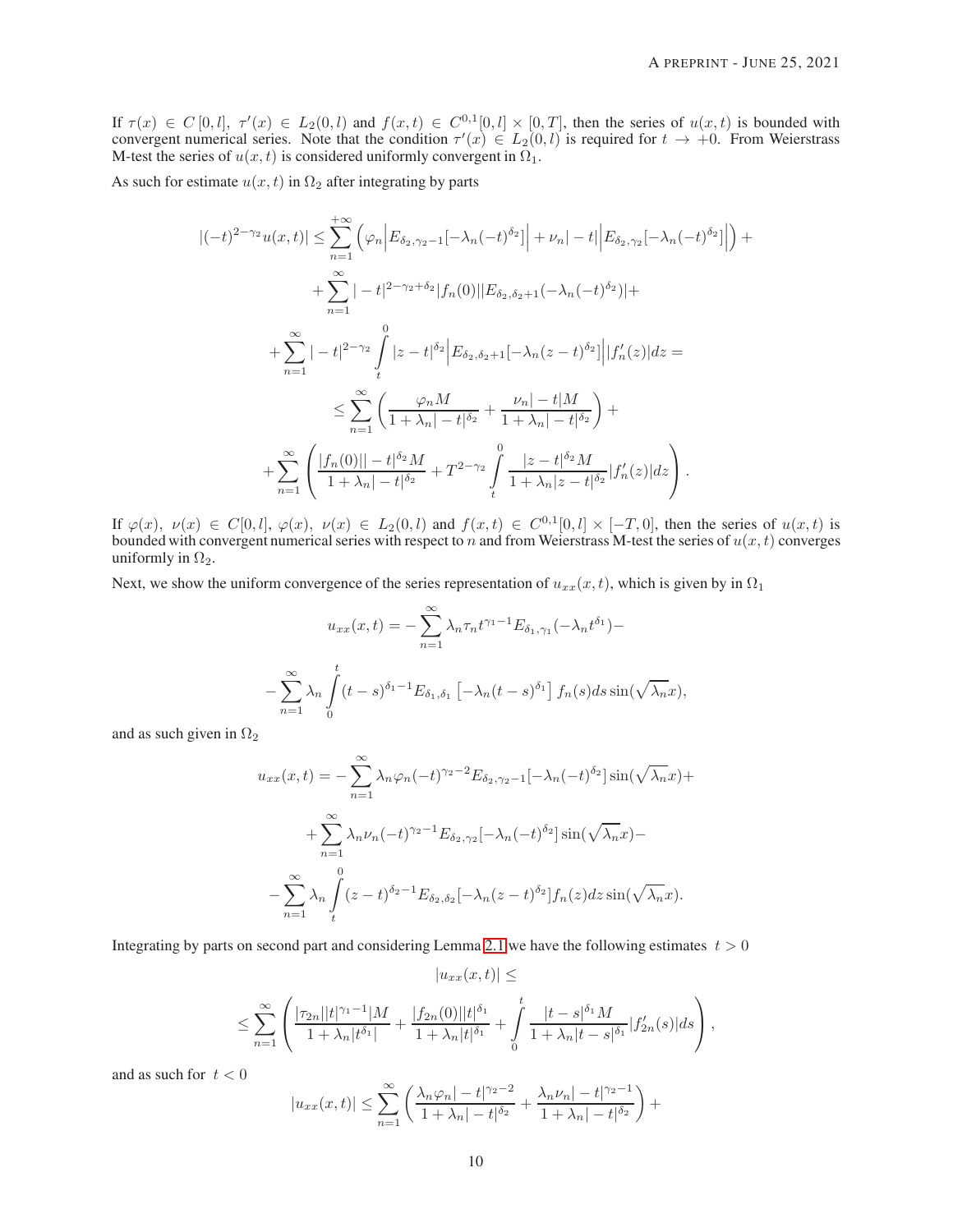$$
+\sum_{n=1}^{\infty}\left(\frac{|f_{2n}(0)||-t|^{\delta_2}M}{1+\lambda_n|-t|^{\delta_2}}+\int\limits_{t}^{0}\frac{|z-t|^{\delta_2}M}{1+\lambda_n|z-t|^{\delta_2}}|f'_{2n}(s)|ds\right),
$$

where  $\tau_n = \frac{\tau_{2n}}{\lambda_n}, \varphi_n = \frac{\varphi_{2n}}{\lambda_n}, \nu_n = \frac{\nu_{2n}}{\lambda_n},$ 

$$
f_{2n}(t) = \frac{2}{l} \begin{cases} \int\limits_0^t f_{xx}(x,t) \sin(\sqrt{\lambda_n}x), \ t > 0, \\ 0 \\ \int\limits_t^0 f_{xx}(x,t) \sin(\sqrt{\lambda_n}x), \ t < 0. \end{cases}
$$

If  $f(x,t) \in C^{2,1}(0,l) \times (-T,T)$  and  $\tau(x), \varphi(x), \nu(x) \in C^2(0,l)$  and  $\tau'''(x), \varphi'''(x), \nu'''(x) \in L_2(0,l)$  which are required for  $t \to 0$ , then, the series representation of  $u_{xx}(x, t)$  is bounded with the convergent numerical series and from Weierstrass M-test the series of  $u_{xx}(x, t)$  converges uniformly in  $\Omega_1 \cup \Omega_2$ .

Finally, the uniform convergence of the series representation of  $D_{0\pm}^{(\alpha_i,\beta_i)\mu_i}u(x,t)$ ,  $i=\overline{1,2}$  can be done similarly to the convergence of the series of  $u_{xx}(x, t)$  considering Eq.[\(1.1\)](#page-1-0).

Moreover, according to [\(3.13\)](#page-7-5)-[\(3.15\)](#page-7-6) we can see that  $\tau(x)$ ,  $\varphi(x)$  and  $\nu(x)$  functions are written in terms of the given functions  $\psi(x)$  and  $f(x, t)$ . For that reason we write sufficent conditions for those given functions in order to show that all imposed conditions for  $\tau(x)$ ,  $\varphi(x)$  and  $\nu(x)$  are valid, i.e

$$
\tau(x), \varphi(x), \nu(x) \in C[0, l], \ \tau(x), \varphi(x), \nu(x) \in C^2(0, l) \text{ and}
$$
  

$$
\tau'''(x), \varphi'''(x), \nu'''(x) \in L_2(0, l), \ f(x, t) \in C[0, l] \times [-T, T],
$$
  

$$
f(x, t) \in C^{2,1}(0, l) \times (-T, T).
$$

If we find sufficent conditions for given functions in order to show the validity conditions of  $\nu(x)$ , it can be clearly seen that those sufficient conditions can be considered enough for showing that conditions for  $\tau(x)$ ,  $\varphi(x)$  are also valid automatically. Hence we have the following equality from [\(3.14\)](#page-7-7)

$$
\nu_n = \frac{-\lambda_n}{\Delta_n}(\psi_n + F_n) = -\frac{1}{\Delta_n \lambda_n \sqrt{\lambda_n}} \psi_{5n} - \frac{1}{\Delta_n \lambda_n \sqrt{\lambda_n}} F_{3n},
$$

Since the given functions can be written in the form of a Fourier series and the last equality we have the following conditions for the given functions

$$
\psi(x) \in C[0, l] \cap C^4(0, l) \text{ and } \psi^{(5)}(x) \in L_2(0, l),
$$
  

$$
f(x, t) \in C[0, l] \times [-T, T] \cap C^{2,1}(0, l) \times (-T, T) \text{ and } f_x^{(3)}(\cdot, t) \in L_2(0, l),
$$

where we assume that  $\Delta_n \neq 0$ ,  $\psi(0) = \psi(l) = 0$ ,  $\psi''(0) = \psi''(l) = 0$ ,  $\psi^{(4)}(0) = 0$ ,  $\psi^{(4)}(l) = 0$ ,  $f(0,t) = f(l,t) = f_{xx}(0,t) = f_{xx}(l,t) = 0$  and we have used the following inequality

$$
2|\frac{1}{\Delta_n\sqrt{\lambda_n}}\psi_{5n}| \leq \frac{1}{\Delta_n^2\lambda_n} + |\psi_{5n}|^2,
$$

and Parseval's identity

$$
\sum_{n=1}^{\infty} |\psi_{5n}|^2 = ||\psi^{(5)}(x)||^2,
$$
  

$$
\psi_n^{(5)} = \frac{2}{l} \int_0^l \psi^{(5)}(x) \sin(\sqrt{\lambda_n}x) dx,
$$
  

$$
F_{3n} = \int_0^T (T - z)^{\delta_1 - 1} E_{\delta_1, \delta_1} (-\lambda_n (T - z)^{\delta_1}) f_{3n}(z) dz -
$$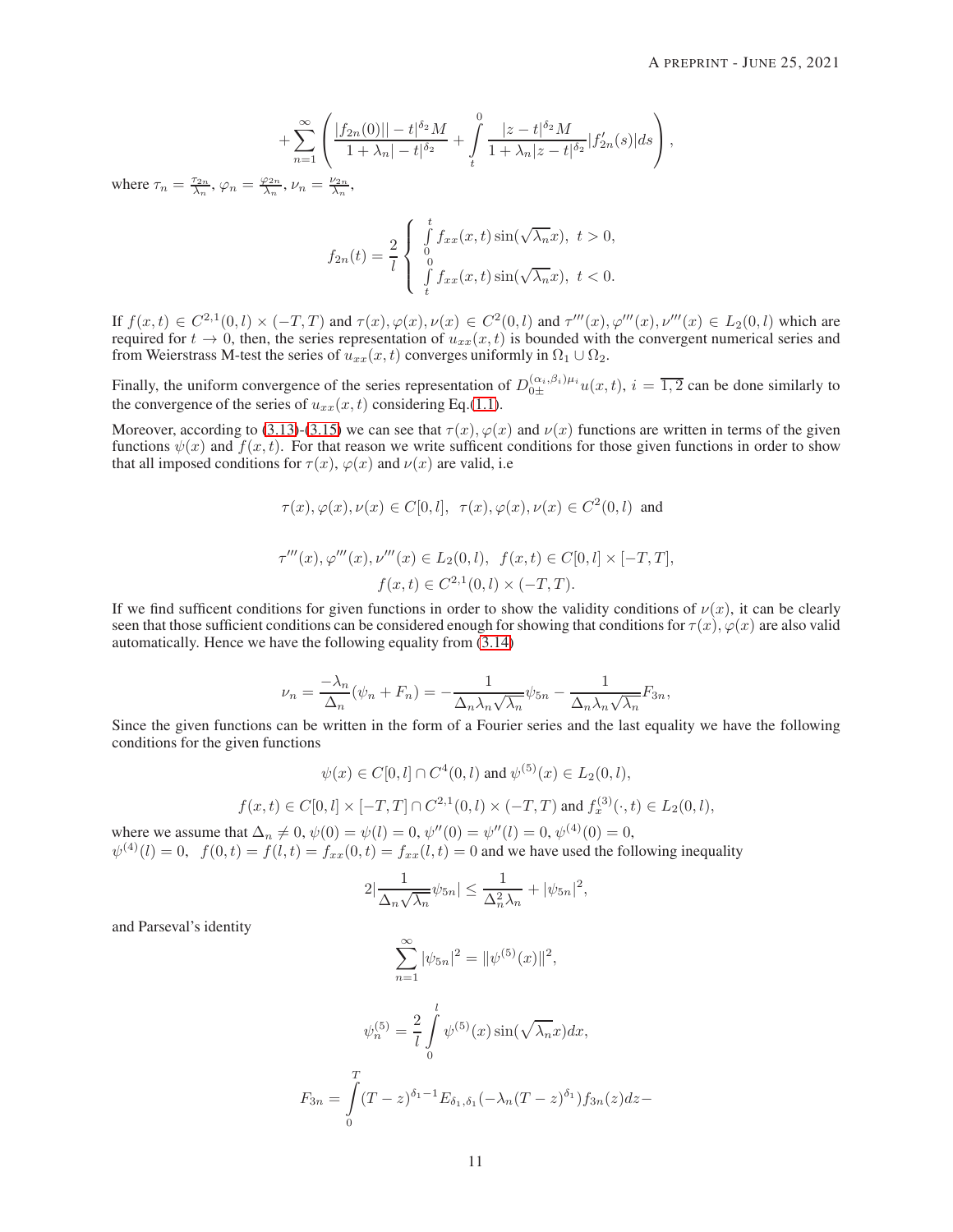$$
-\int_{-T}^{0} (z+T)^{\delta_2-1} E_{\delta_2, \delta_2}(-\lambda_n (z+T)^{\delta_2}) f_{3n}(z) dz,
$$
  
\n
$$
|F_{3n}(t)| \leq |f_{3n}(0+)|\frac{MT^{\delta_1}}{1+\lambda_n T^{\delta_1}} + \int_{0}^{T} |T-z|^{\delta_1} \frac{M}{1+\lambda_n |T-z|^{\delta_1}} |f'_{3n}(z)| dz +
$$
  
\n
$$
+ |f_{3n}(0-)|T^{\delta_2} \frac{M}{1+\lambda_n T^{\delta_2}} + \int_{-T}^{0} |z+T|^{\delta_2} \frac{M}{1+\lambda_n T^{\delta_2}} |f'_{3n}(z)| dz
$$
  
\n
$$
f_{3n}(t) = \frac{2}{l} \int_{0}^{l} f_x^{(3)}(x,t) \cos(\sqrt{\lambda_n}x) dx.
$$
  
\n
$$
f_{3n}(0) = \frac{2}{l} \int_{0}^{l} f_x^{(3)}(x,0) \cos(\sqrt{\lambda_n}x) dx.
$$

All in all, we have just proved the following theorem [\(3.1\)](#page-11-10).

<span id="page-11-10"></span>Theorem 3.1. *Assume that the following conditions hold:*

 $\Delta_n \neq 0;$ 

 $\psi(x) \in C[0, l] \cap C^4(0, l)$  such that  $\psi(0) = \psi(l) = 0$ ,  $\psi''(0) = \psi''(l) = 0$ ,  $\psi^{(4)}(0) = \psi^{(4)}(l) = 0$  and  $\psi^{(5)}(x) \in C[0, l]$  $L_2(0, l)$ *:* 

 $f(x,t) \in C[0,l] \times [-T,T] \cap C^{2,1}(0,l) \times (-T,T)$  such that  $f(0,t) = f(l,t) = 0$ ,  $f_{xx}(0,t) = f_{xx}(l,t) = 0$ ,  $f_x^{(3)}(\cdot, t) \in L_2(0, l);$ 

*then, there exists the unique solution of the considered problem.*

# <span id="page-11-0"></span>References

- <span id="page-11-1"></span>1. F. Mainardi, Fractional calculus and waves in linear Viscoelasticity, Imperial College Press, 2010.
- <span id="page-11-2"></span>2. R. Klages, G. Radons, I. Sokolov (Eds.), Anomalous Transport: Foundations and Applications, Wiley, 2008.
- <span id="page-11-3"></span>3. O. S. Iyiola, F. D. Zaman, A fractional diffusion equation model for cancer tumor, AIP Adv.4(2014) 107121.
- 4. Podlubny I. Fractional Differential Equations: An Introduction to Fractional Derivatives, Fractional Differential Equations, to Methods of Their Solution, Mathematics in Science and Engineering. Vol. 198. San Diego: Academic Press, 1999
- <span id="page-11-4"></span>5. Kilbas A. A., Srivastava H. M., Trujillo J. J. Theory and Applications of Fractional Differential Equations, volume 204. North-Holland Mathematics Studies. Amsterdam: Elsevier, 2006.
- <span id="page-11-5"></span>6. Nakhushev A. M. Drobnoe ischislenie i ego primenenie (Fractional calculus and Its applications), Moscow, 2003.
- 7. A. A. Kilbas and O. A. Repin, An analog of the Tricomi problem for a mixed type equation with a partial fractional derivative, Fract. Calc. Appl. Anal. 13 (2010), no. 1, 69-84.
- <span id="page-11-6"></span>8. A. S. Berdyshev, A. Cabada and E. T. Karimov, On a non-local boundary problem for a parabolic-hyperbolic equation involving a Riemann-Liouville fractional differential operator, Nonlinear Anal. 75 (2012), no. 6, 3268-3273.
- <span id="page-11-7"></span>9. E.T.Karimov, B.H.Toshtemirov. Tricomi type problem with integral conjugation condition for a mixed type equation with the hyper-Bessel fractional differential operator, Bulleten of the Institute of Mathematics, 4(1) 9-14, (2019)
- <span id="page-11-8"></span>10. B. Toshtemirov. Frankl-type problem for a mixed type equation associated hyper-Bessel differential operator. Montes Taurus J. Pure Appl. Math. 3(3), 2021, pp. 327-333.
- <span id="page-11-9"></span>11. Hilfer R. Applications of Fractional Calculus in Physics. Singapore: World Scientific, 2000.